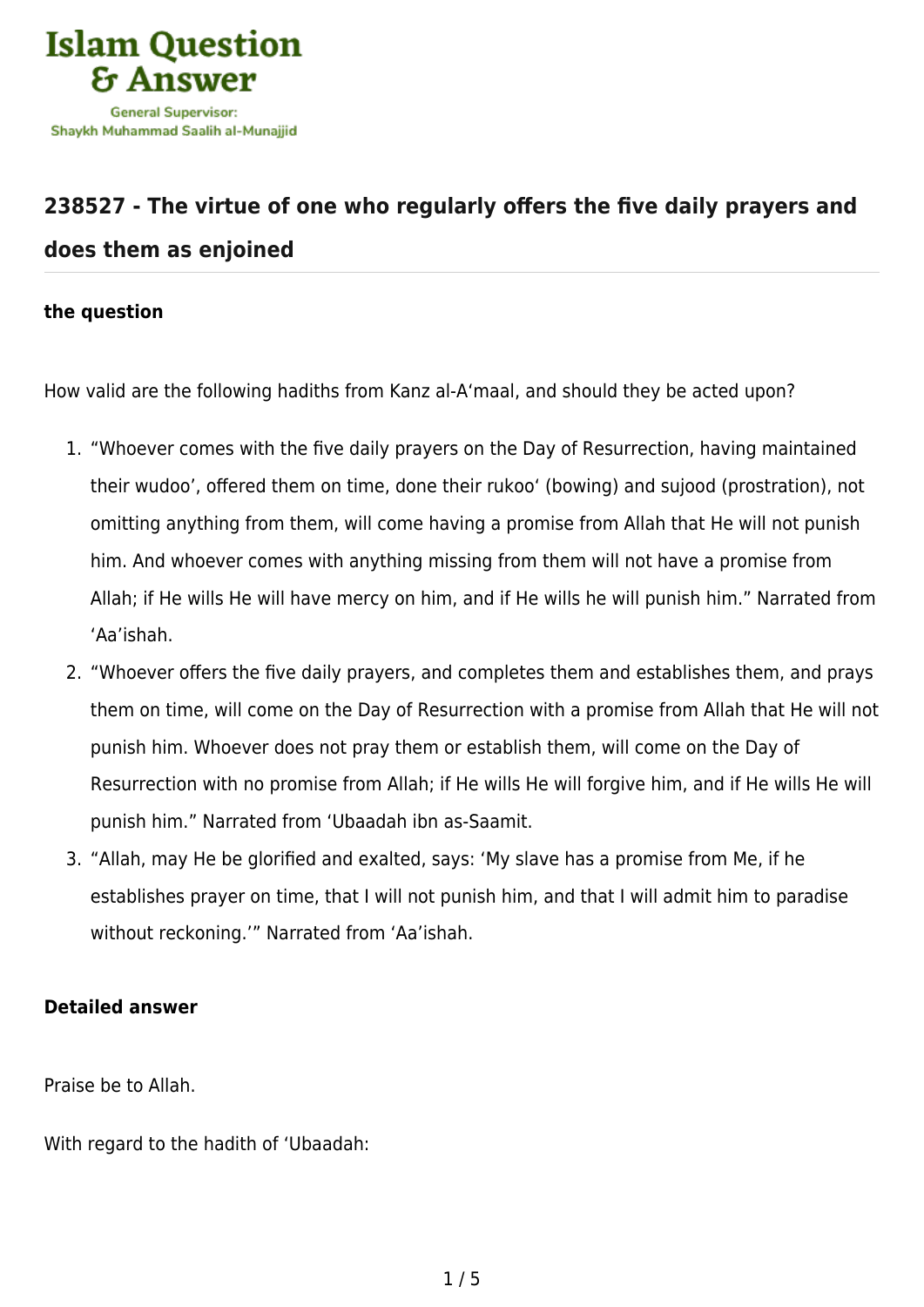

Shavkh Muhammad Saalih al-Munaiiid

Abu Dawood (1420) and an-Nasaa'i (461) narrated that 'Ubaadah ibn as-Saamit (may Allah be pleased with him) said: I heard the Messenger of Allah (blessings and peace of Allah be upon him) say: "There are five prayers that Allah has prescribed for His slaves. Whoever comes with them, not having missed any of them out of recognition of their importance, has a promise from Allah that He will admit him to Paradise. Whoever does not come with them does not have a promise from Allah; if He wills He will punish him, and if He wills He will admit him to Paradise."

It was classed as saheeh by al-Albaani in Saheeh Abi Dawood.

Another version was also narrated by Abu Dawood (425) and by Ahmad (22704), from 'Ubaadah: "There are five prayers that Allah, may He be exalted, has enjoined. Whoever does wudoo' properly for them, prays them on time, and bows and prostrates properly and prays with proper focus of mind and humility (khushoo') will have a promise from Allah that He will forgive him. Whoever does not do that will not have a promise from Allah; if He wills He will forgive him, and if He wills He will punish him."

It was classed as saheeh by al-Albaani in Saheeh Abi Dawood. It was also classed as saheeh by the commentators on al-Musnad.

With regard to the hadith of 'Aa'ishah:

At-Tabaraani narrated in al-Awsat (4012) via 'Abdullah ibn Abi Roomaan al-Iskandaraani, who said: 'Eesaa ibn Waaqid told us, from Muhammad ibn 'Amr al-Laythi, from Abu Salamah, from Abu Hurayrah, from the Messenger of Allah (blessings and peace of Allah be upon him) who said: "Whoever does not pray Witr has not prayed." News of that reached 'Aa'ishah, and she said: Who heard this from Abu'l-Qaasim (blessings and peace of Allah be upon him)? By Allah, it was not so long ago, and I have not forgotten; rather Abu'l-Qaasim (blessings and peace of Allah be upon him) said: "Whoever comes with five daily prayers on the Day of Resurrection, having maintained wudoo' for them, prayed them on time, and bowed and prostrated properly, without omitting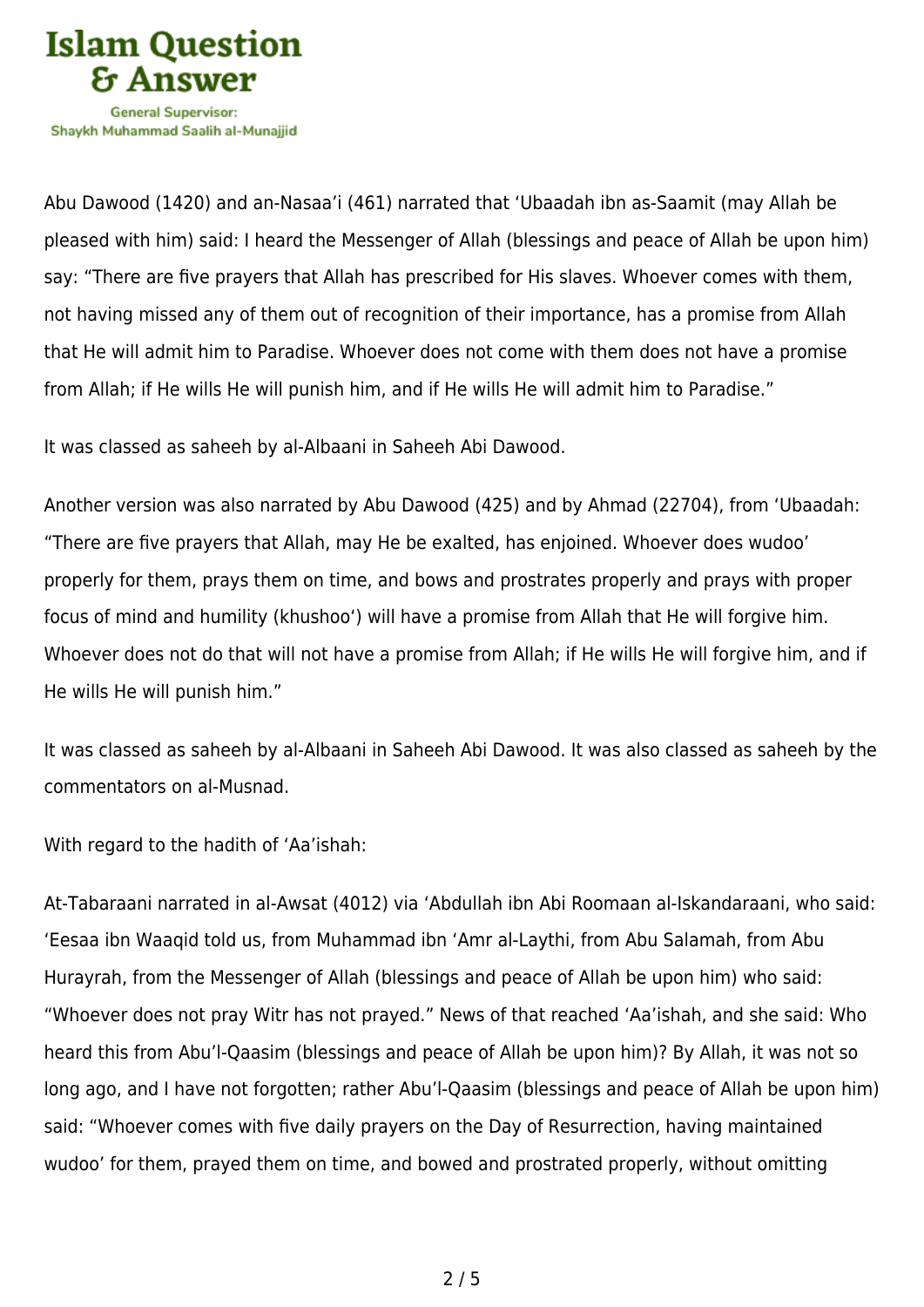

anything from them, will come when he has a promise from Allah that He will not punish him. But whoever comes having omitted anything from them will have no promise from Allah; if He wills He will have mercy on him, and if He wills He will punish him."

At-Tabaraani said, after quoting this report:

No one narrated it from Muhammad except 'Eesaa, and 'Abdullah was the only one who narrated it from them.

Shaykh al-Albaani (may Allah have mercy on him) said:

I say: He is al-Ma'aafiri. adh-Dhahabi said: He was regarded as da'eef by more than one scholar; he narrated a false hadith.

I say: I think that he is referring to this hadith, because it is obviously false. Al-Haafiz Ibn Hajar said: ad-Daaraqutni classed him as waahin (flimsy). Ibn Yoonus said: He is da'eef (weak) in hadith, and narrated munkar (odd) reports.

I say: I have not found any biography for his shaykh, 'Eesaa ibn Waaqid. al-Haythami noted the same fault with this hadith in Majma' az-Zawaa'id (1/293).

End quote from Silsilat al-Ahaadeeth ad-Da'eefah (11/371).

What is munkar (odd) in this hadith is the words "Whoever does not pray Witr has not prayed."

As for the rest of the hadith, there are corroborating reports to support it, as we have seen with the hadith of 'Ubaadah.

It is also supported by the report narrated by Ahmad (18345) from Hanzalah al-Kaatib, who said: I heard the Messenger of Allah (blessings and peace of Allah be upon him) say: "Whoever regularly offers the five daily prayers, with their bowing, prostration and wudoo', offering them on time, and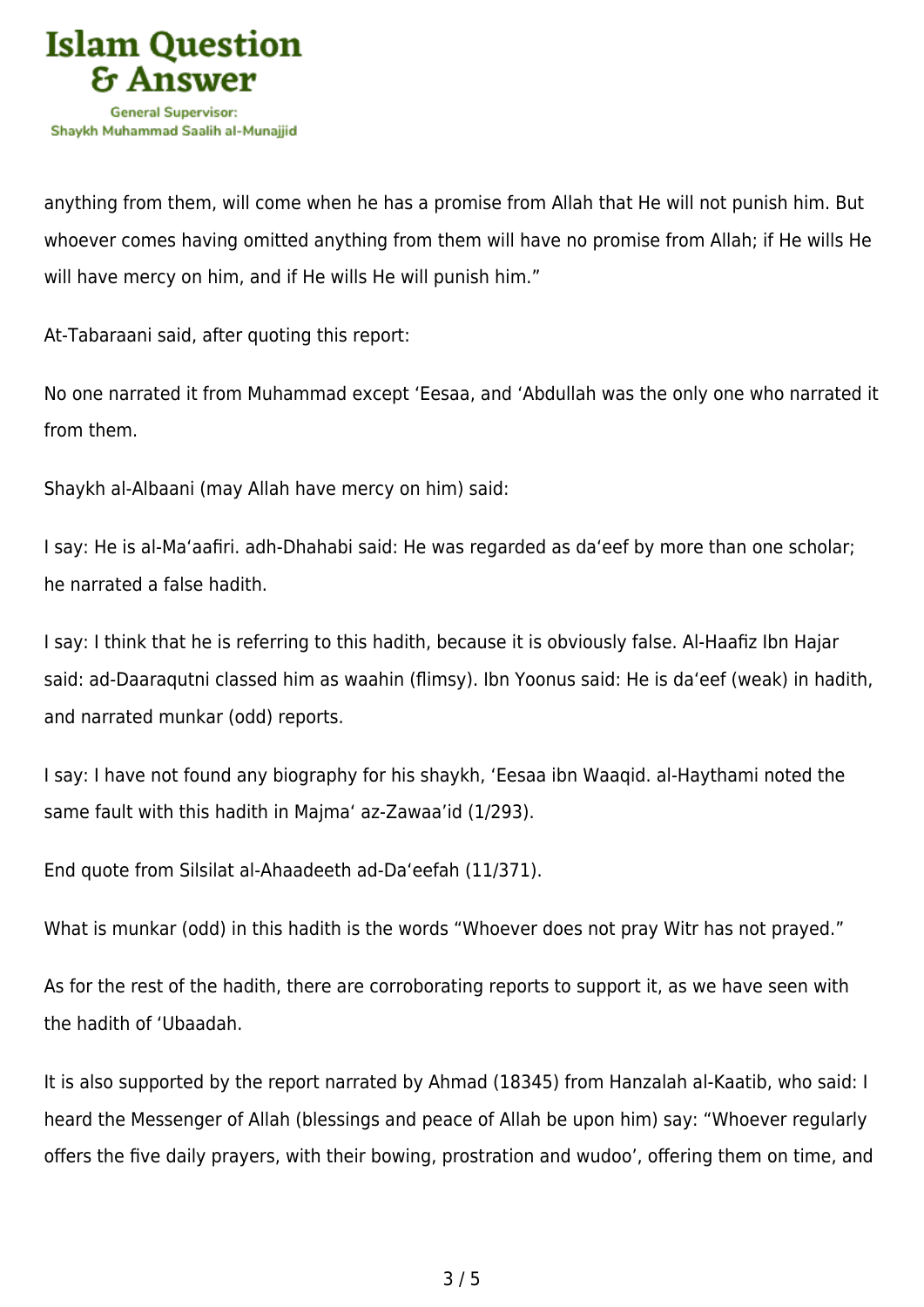

realises that they are truly prescribed by Allah, will enter Paradise" or "Paradise will be his due."

The commentators on al-Musnad said: It is saheeh when its corroborating evidence is taken into account.

Abu Dawood (429) narrated that Abu'd-Dardaa' said: The Messenger of Allah (blessings and peace of Allah be upon him) said: "There are five, whoever comes with them, whilst having faith, will enter Paradise: whoever regularly offers the five daily prayers, with their wudoo', their bowing and prostration, offering them on time, and fasts Ramadan, and goes on Hajj to the House (the Ka'bah), if he is able, and gives zakaah willingly, and renders back trusts."

Al-Albaani classed it as hasan.

With regard to the hadith of 'Aa'ishah, "My slave has a promise from Me, if he establishes prayer on time, that I will not punish him, and that I will admit him to paradise without reckoning,"

in Kanz al-'Ummaal (7/312), al-Muttaqi an-Hindi (may Allah have mercy on him) attributed it to al-Haakim in his Taareekh.

[It was also narrated in] Taareekh Naysaboor by al-Haakim (may Allah have mercy on him), a great book, but it was among the books and writings of the Muslims that have been lost, and is not currently extant – as far as we know – except in the form of a summary made by Ahmad ibn Muhammad ibn al-Hasan, who is known as al-Khaleefah an-Naysaboori, and this hadith is not found in that summary.

Al-Haakim is the only one who narrated this hadith in his Taareekh, pointing out that it is weak and not proven, especially the phrase "and that I will admit him to paradise without reckoning." We could not find any corroborating evidence for that, and the saheeh report of 'Ubaadah quoted above is sufficient.